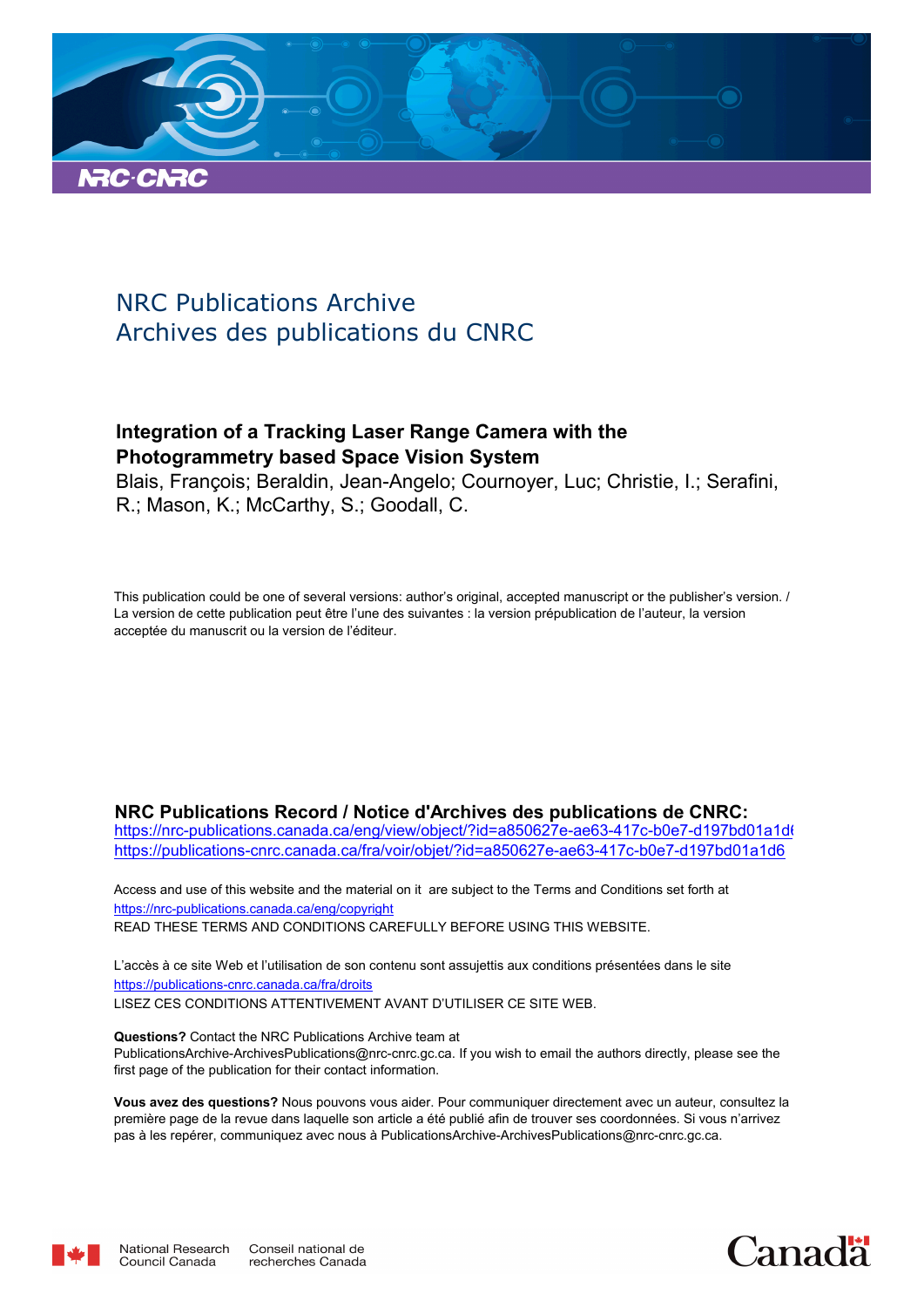

National Research Council Canada

Institute for Information Technology

Conseil national de recherches Canada

Institut de Technologie de l'information



*Integration of a Tracking Laser Range Camera with the Photogrammetry based Space Vision System*

F. Blais, J.-A. Beraldin, L. Cournoyer, I. Christie, R. Serafini, K. Mason, S. McCarthy, and C. Goodall April 2000

\***published in** SPIE Proceedings, AeroSense, Orlando, FL. April 24-28, 2000. Volume 4025. NRC 43650.

Copyright 2001 by National Research Council of Canada

Permission is granted to quote short excerpts and to reproduce figures and tables from this report, provided that the source of such material is fully acknowledged.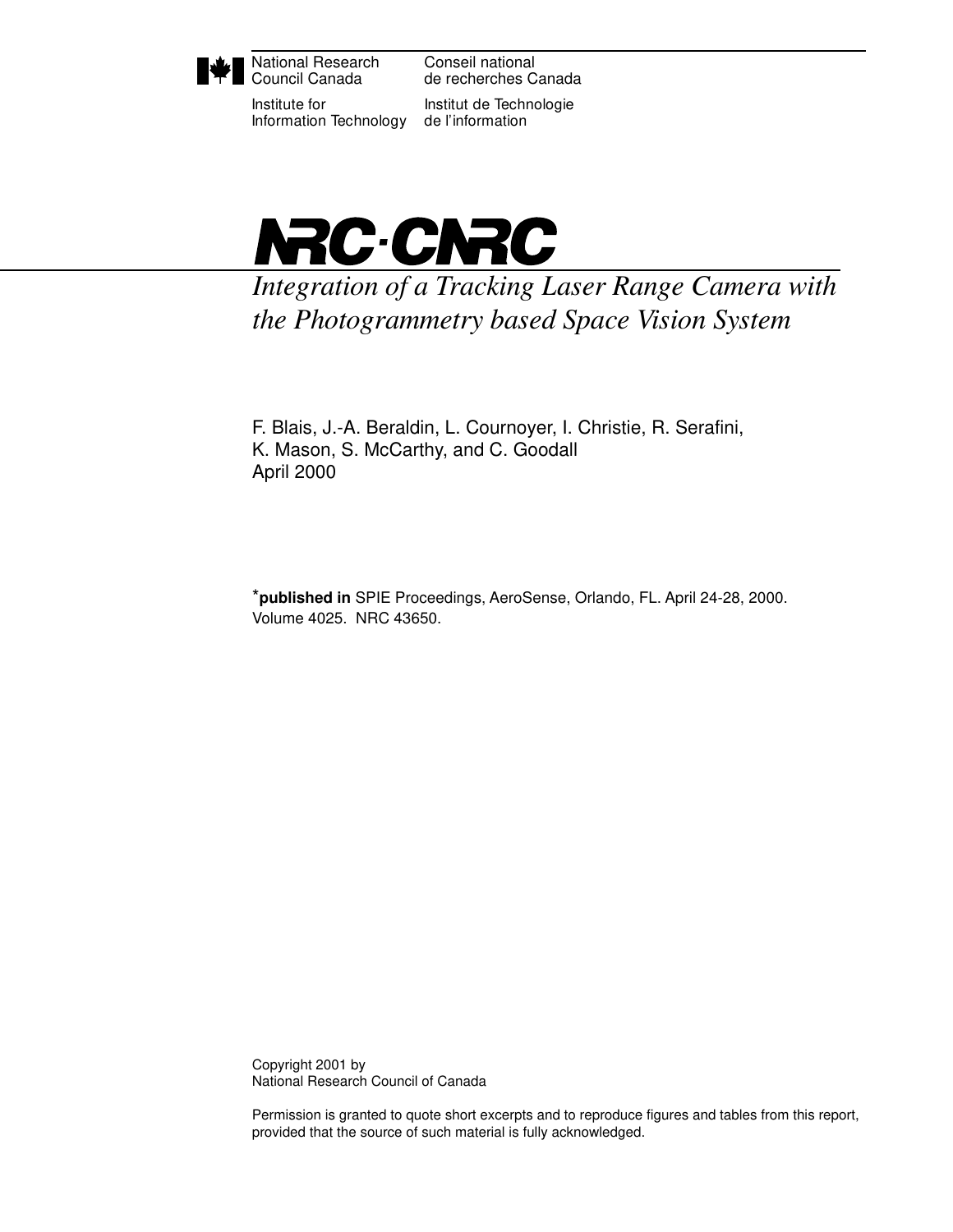# **Integration of a Tracking Laser Range Camera with the Photogrammetry based Space Vision System\***

F. Blais, J.A.Beraldin, L. Cournoyer National Research Council of Canada Institute for Information Technology Ottawa, Ontario, Canada, K1A-0R6 Francois.Blais@iit.nrc.ca

I. Christie, R. Serafini, K. Mason, S. McCarthy, C. Goodall Neptec Design Group Ottawa, Ontario, Canada

#### **ABSTRACT**

This paper presents the most up-to date experimental results obtained during the integration of a 3-D Laser Scanner Tracking System and the current Space Vision System used by NASA. Half scale models of modules of the Space Station Freedom have been built for this demonstration and comparison between the current method using video cameras and the Laser Scanner System are presented. The variable resolution laser scanner can track, in real time, targets and geometrical features of an object. The Laser Scanner System uses two high-speed galvanometers and a collimated laser beam to address individual targets on the object. Very high-resolution images and excellent tracking accuracy are obtained using Lissajous figures that provide high pointing accuracy of a laser beam. The prototype automatically searches and tracks, in 3-D, targets attached to the object. The locations of the centroid of the detected targets are fed directly into the existing photosolution and attitude control modules of the Space Vision System (SVS).

**Keywords:**Laser scanner, 3D, ranging, tracking, Lissajous.

#### **1. INTRODUCTION**

Experience gained in ground simulation and on orbit during space shuttle missions has proved the importance of vision for space applications. A fundamental component of the Mobile Servicing System, the Canadian contribution to the International Space Station for the automation of space-related activities, is the Artificial Vision Unit (AVU). This system will play a major role in both space station assembly and space station maintenance operations. A key component, currently used by NASA for the assembly of the Space Station Freedom is the Space Vision System developed by Neptec Design Group of Kanata, Canada. This vision system uses video cameras and photogrammetry-based methods to compute in real time the pose, position, and orientation of an object [1,2].

Video camera based systems are attractive because of their ease of use, low maintenance, and simplicity of integration to existing equipment. Unfortunately, the presence of the sun or any other strong sources of light adversely affect the quality of the video images. Poor contrast between features on the object and background and sharp gradients in lighting often make the images difficult to analyze. Figure 1 shows examples of video images obtained on orbit and illustrates potential problems a

 $\overline{a}$ 

 $*$  NRC – 43650

*In Acquisition, Tracking, and Pointing XIV, Proceedings of SPIE's Aerosense 2000 Vol. 4025, 24-28 April 2000, Orlando, FL.*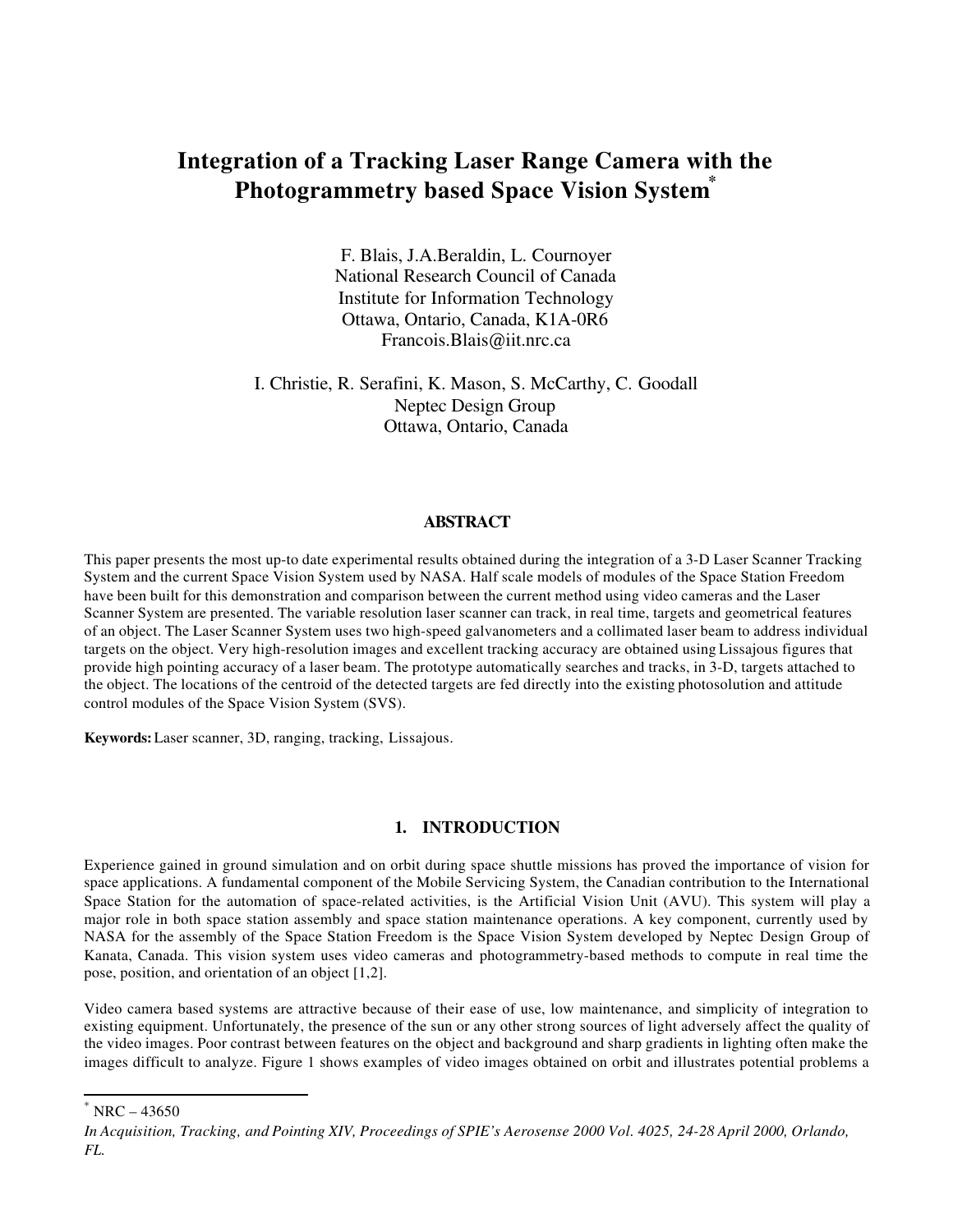vision system will encounter during normal operation in orbit. It is therefore highly desirable to offer a complementary vision system to general-purpose video cameras that will not be restricted by operational conditions such as sun interference, saturation, shadows, or simply insufficient light.

A laser scanner approach offers the advantage of being close to 100% operational throughout the changing illumination conditions in orbit. The technique developed at the National Research Council of Canada is designed to minimize the sensitivity of the vision system to background illumination such as the earth albedo, the sun [3], and most of its reflections. A variable resolution laser scanner that tracks, in real time, targets and geometrical features of an object has been developed for this application. The prototype automatically searches and tracks, in 3-D, targets attached to the object.



**Figure 1:** Examples of the effect of sun illumination and earth albedo on video image cameras: 1) light saturation, and 2) lighting gradients. The Space Vision System uses the known location of the B/W targets to compute the pose of the object(s).

| <b>Illumination conditions</b> | Possible effect on laser scanner                       |
|--------------------------------|--------------------------------------------------------|
| Normal conditions              | None – normal conditions                               |
| Partial target shadowing       | None – outside instantaneous field of view of camera   |
| Full target shadowing          | Reduced accuracy – Distortion on signal or saturation  |
| Saturation (Field of view)     | Minimal – normally outside instantaneous FOV of camera |
| No Light (Dark)                | None - Ideal for laser scanner                         |

|  | Estimated percentage of "conditions" of operation in orbit |  |  |  |  |  |
|--|------------------------------------------------------------|--|--|--|--|--|
|--|------------------------------------------------------------|--|--|--|--|--|

| 60%   | Normal conditions            | 35%    | Shadow conditions |
|-------|------------------------------|--------|-------------------|
| $5\%$ | Saturation & No Illumination | $<1\%$ | Back illumination |

**Table 2:** Conditions for ambient illumination and their effect on the Laser Scanner System. Note that lighting conditions on orbit are highly dynamic and in a typical assembly operation it is not uncommon to experience the entire range of lighting conditions listed in the table.

For the Laser Scanner, to operate properly under severe ambient illumination conditions in orbit, two main technical aspects must be verified:

- Saturation of the CCD signal
- Signal to Noise Ratio (SNR) between target returned signal and Sun background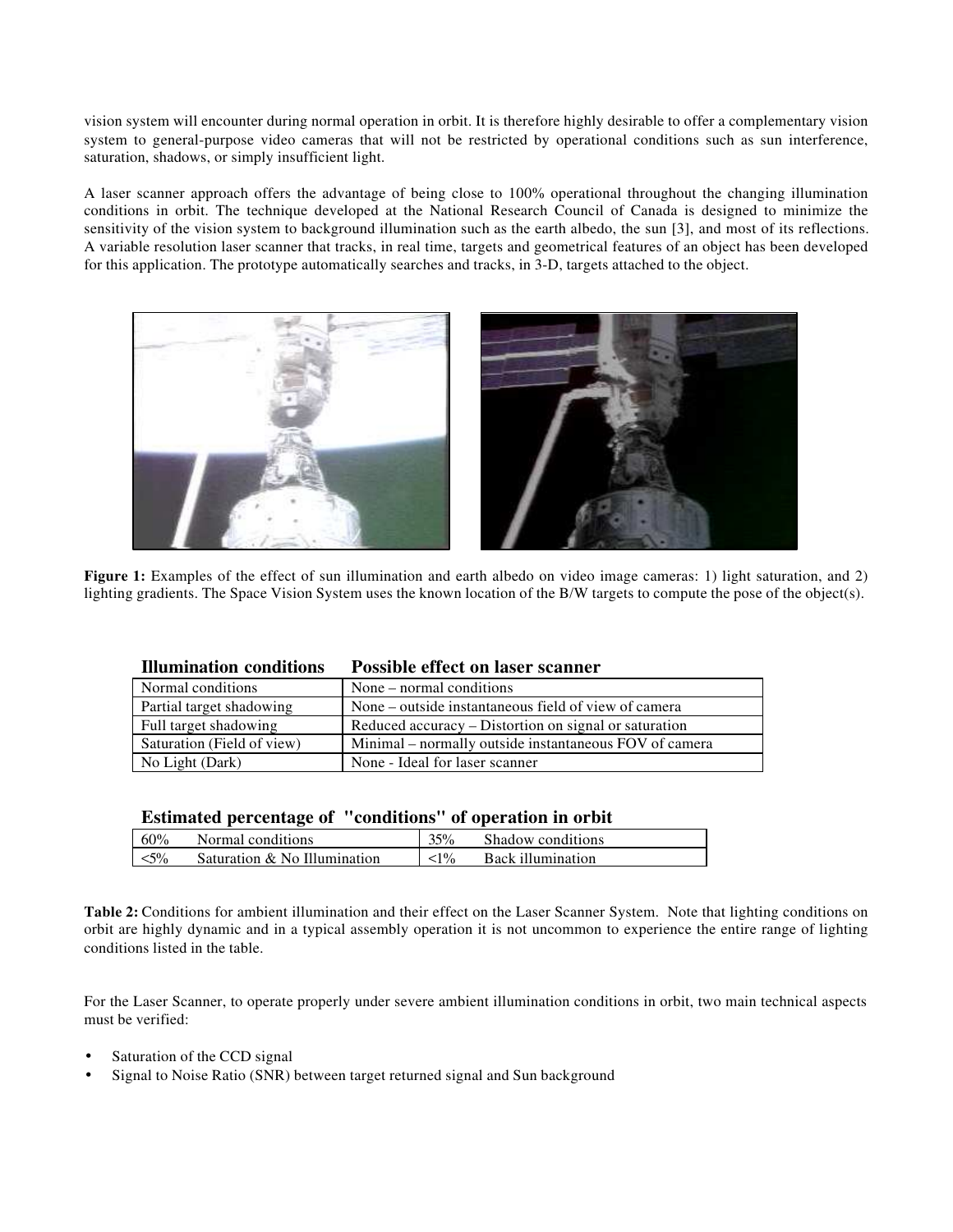The Laser Camera System demonstration project presented in this paper has two main objectives:

- To demonstrate that the Space Vision System (SVS) accuracy performance, with the Laser Camera System (LCS) used as a sensor, is equivalent to the performance of the system using a commercial or orbiter video camera as a sensor.
- To demonstrate that the LCS provides greater robustness to adverse lighting conditions than is provided by a video camera.

The laser scanner principle of operation is first explained with emphasis on the tracking method that utilizes Lissajous scanning patterns for speed, and range information to validate measurements. Then experimental comparison between the use of the LCS and the more classic video camera is shown. Finally, immunity to sun and shadow conditions such as illustrated in Figure 1 are demonstrated.

# **2. LASER SCANNER AND TRACKING STRATEGY**

Figure 2 shows a photograph of the auto-synchronized laser scanner prototype used for this demonstration. The laser scanner uses a variation of the auto-synchronized triangulation range sensor [4,5] based on galvanometers. The system comprises two orthogonal mounted scanning mirrors, a linear CCD photosensitive position device used for short to medium range measurement, an optional photo-avalanche diode based Time-of-Flight ranging module. The TOF mode is usually used for longer-range measurements (>10-20 m; >30-60 ft) and was therefore removed for this demonstration. Laser illumination is provided using a mono-mode fiber coupled laser source, either pulsed or CW. The laser scanner operates at an eye safe wavelength of 1.5  $\mu$ m.

The basic concept of auto-synchronization is that the projection of the light spot is synchronized with its detection. The instantaneous field of view of the position sensor follows the spot as it scans the scene. Therefore, an external optical perturbation can potentially interfere with the detection only when it intercepts the instantaneous field of view of the scanner. At this level, electronic signal processing is used to filter these false readings to obtain correct 3-D measurement [6]. With synchronization, the total field of view of the scanner is related only to the scanning angles of the galvanometers and mirrors as opposed to a conventional camera where field of view and image resolution are intimately linked.

#### **Real-time tracking of targets**

Because of the inertia and therefore limited speed of galvanometers, a 3-D laser scanner used in the conventional rasterimaging mode of operation will be much slower than their video camera counterparts. As shown in Figure 3, raster imaging consists of scanning the scene line by line, emulating the video reading mechanism of conventional CCD/CMOS cameras. Although video 3-D range imaging has been demonstrated [7] using very fast rotating mirrors, maximum range and accuracy measurements are still very limited and far from being sufficient for this application. Table 1 illustrates the speed of acquiring a dense 3D-range image assuming an acquisition speed of 20000 Voxels/sec. It is clear that refresh rates will be prohibitively slow.

Real-time tracking of targets or geometrical features on an object is implemented using Lissajous figures, to obtain good scanning speed and accuracy. Driving the two axis galvanometers with sine waves of different frequency creates a Lissajous pattern [8]. Figure 4 illustrates the geometrical tracking principle using the 3-D range information on the Lissajous pattern, to (a) identify targets on the object or any useful geometrical feature and (b) to discriminate the target from its background as illustrated by the bounding box in Figure 4. Lissajous patterns are used to efficiently scan objects at refresh rates exceeding the bandwidth of the mechanical deflection system. The natural inertia of the galvanometer-mirror structures smoothes the scanning pattern and hence increases the pointing accuracy of the tracking system.

Figure 5 illustrates the principle associated with position tracking of a single target using a 3:2 Lissajous pattern [8]. Range and intensity data are measured for each of the N points on the scanning pattern. As mentioned previously, range and intensity data are used to discriminate target and background. The targets that have been used in this experiment were retro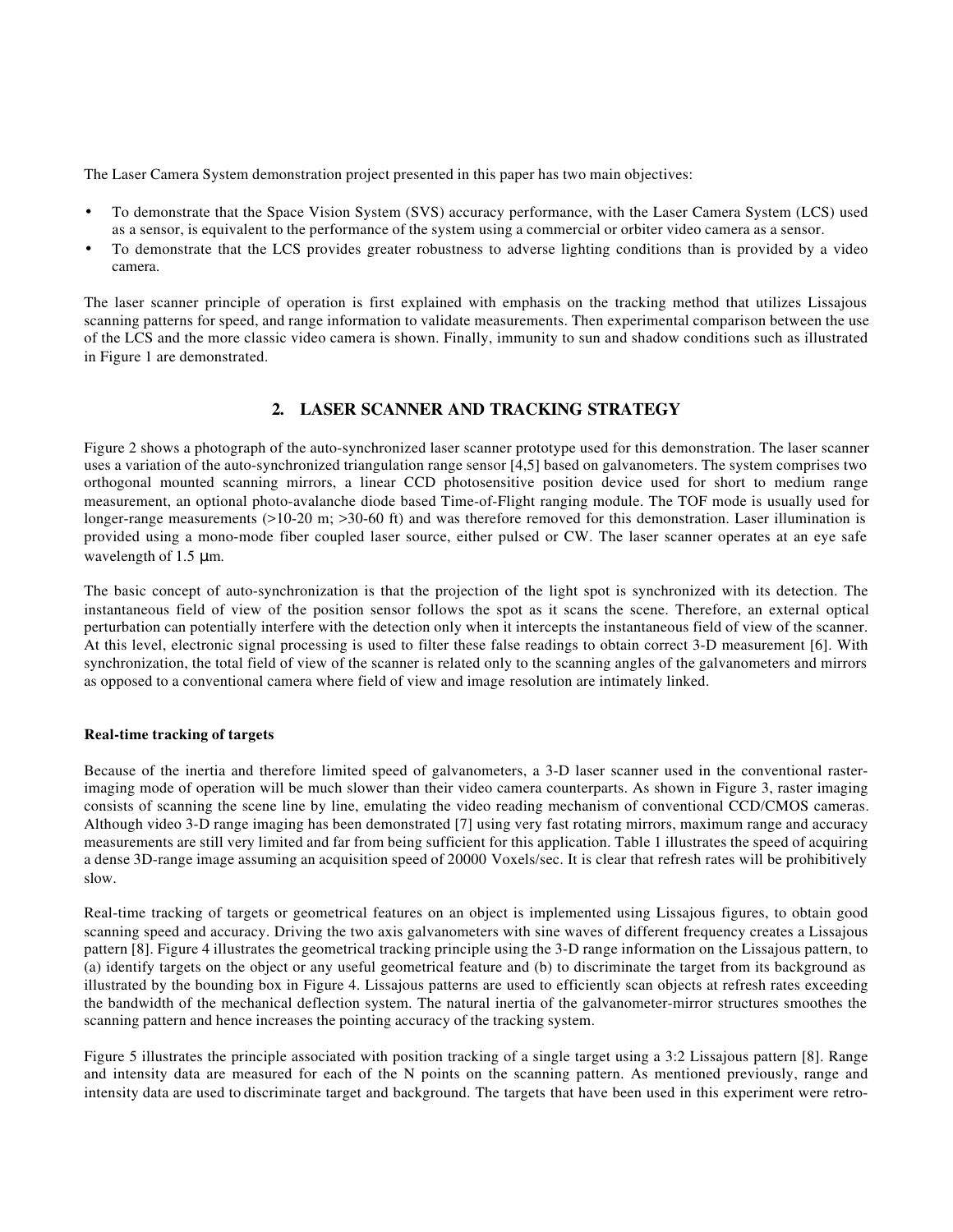reflective enhancing the signal-to-noise ratio for the detection process. Work is underway to track the existing space qualified Inconel black-and-white targets.

| <b>Raster Mode</b><br>$(3-D \; Image \; Size)$ | <b>Maximum Refresh Rate</b><br>(sec) |
|------------------------------------------------|--------------------------------------|
| $128 \times 128$                               | 08                                   |
| $256 \times 256$                               | 33                                   |
| $512 \times 512$                               | 131                                  |

| <b>Tracking mode</b> | <b>Maximum Tracking Speed</b> |
|----------------------|-------------------------------|
| Single target        | $6.6$ msec                    |
| Multiple targets     | 10 msec $\times$ Targets      |

**Table 1:** Typical acquisition time for the 3-D Laser Scanner System used in raster and tracking modes, acquisition speed is 20000 Voxels/sec $<sup>1</sup>$ .</sup>



**Figure 3:** Conventional raster type imaging mode. The whole object is scanned line by line and a raster type image is created.

. **Figure 2:** Prototype of the 3-D Laser Scanner System



**Figure 4:** Illustration of real-time tracking of geometrical features using Lissajous pattern. Range information is used to discriminate between the object and its background.

Figure 6 shows the multiple targets tracking process in action where the laser scanner is programmed to sequentially scan different sections of the object. One of the targets is here in the search mode and the scanner uses a larger Lissajous pattern to localize it. When found, the scanner automatically switches from the search mode to the track mode using a smaller Lissajous pattern to increase target centroid accuracy. Errors introduced by the measurement process are always optimal because the scanner automatically centers and optimizes the size of the tracking patterns based on the measured target to object distance, for each target individually. The laser scanner sequentially scan different sections or targets on one or multiple objects.

 $\overline{a}$ 

<sup>1</sup> Assuming returned laser power is sufficient, (e.g. retro-reflective targets)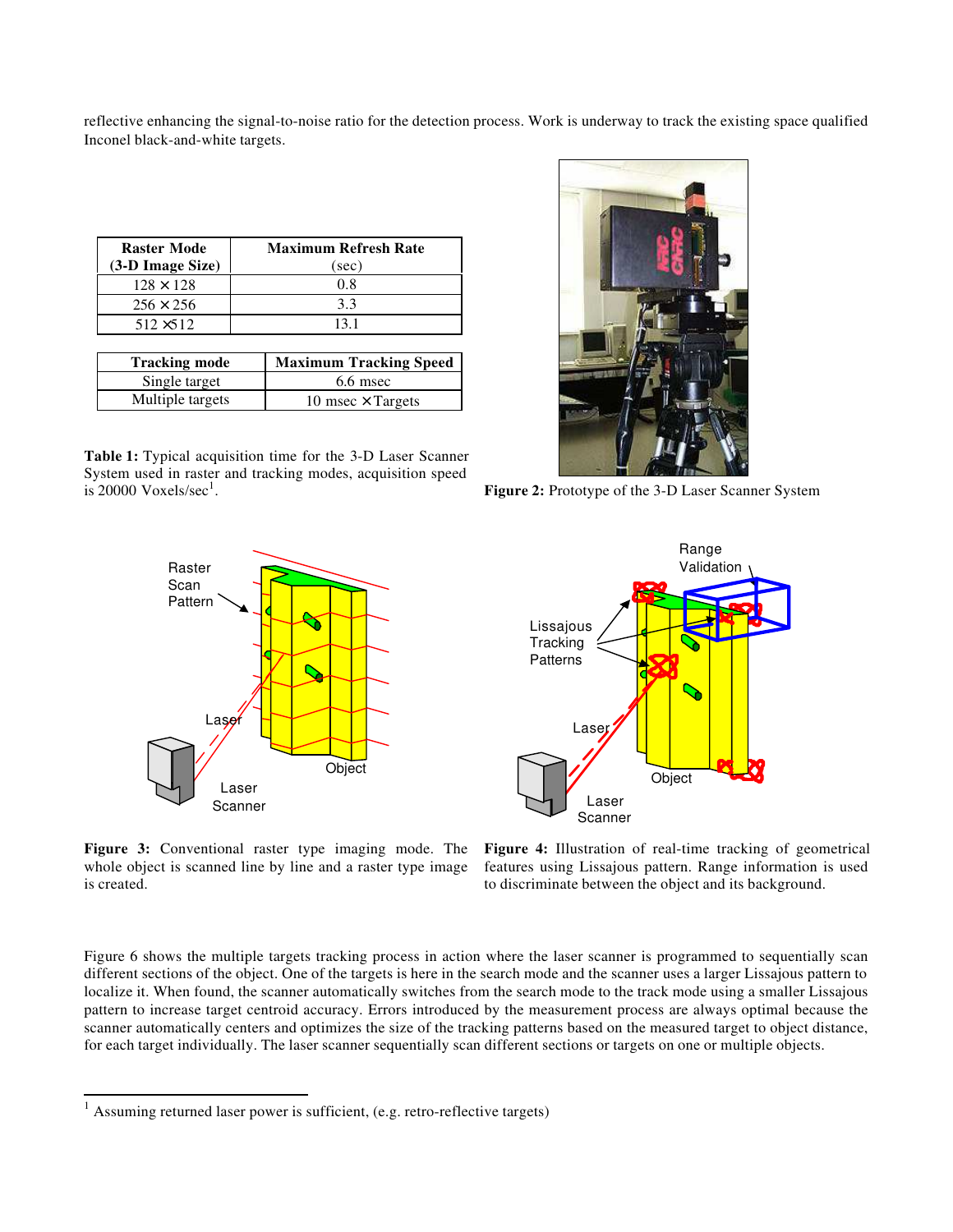The locations of the centroid of the detected targets is fed directly into the existing photosolution and attitude control modules of the current Space Vision System (SVS) that uses real-time photogrammetry techniques to compute either the absolute or relative poses (position and orientation) of multiple objects.



**Figure 5:** Principle of tracking using the Lissajous pattern and a circular target.



**Figure 6:** Real-time tracking of targets on the Node and Z1 modules used during the experimentation. Two types of target are visible, Inconel B/W and retro-reflective targets. The system tracks each target sequentially. In this example, one of the targets is in "search mode" (larger Lissajous pattern).

#### **3. EXPERIMENTAL DEMONSTRATION**

In order to demonstrate these capabilities, the Laser Camera System was interfaced with the Space Vision System by encoding the target centroid data for the targets being tracked on the Vertical Blanking Interval of the NTSC camera video. Figure 7 shows the communication structure and the data conversion applied to the LCS three-dimensional XYZ targets centroids to be compatible with the Space Vision System video format (camera view angles UV). For the SVS system, the Laser Scanner appears like a conventional video camera. A distortion free pinhole camera model is used by the SVS system because the laser scanner software model provides calibrated range data.

The encoded data consists of a flag indicating whether or not the target is valid, the number of the target (in the order that SVS is expecting), and the horizontal and vertical position of the target centroid in the laser's image plane. Modification to the system software also included modification to the different SVS and LCS databases, laser scanner control mechanism, and calibration methods.

The LCS demonstration setup utilizes the 3A-Z1-install task simulation in the Neptec Vision System Certification Lab (VSCL), shown in Figure 8. This simulation consists of half-scale models of the Unity and Z1 truss models with Inconel targets applied in flight locations and closely located retro-reflective targets. The model set-up simulates an orbiter orientation with the starboard wing into the floor of the lab with the nose toward the east wall and the payload bay toward the north wall.

For demonstration purposes a good quality JVC video camera and LCS have been setup in a location that roughly approximates the center of the payload bay on a GAS bridge in the aft section of the payload bay. The LCS and camera have been left in the lab orientation, meaning that they are rolled 90 degrees in the orbiter frame of reference. This configuration is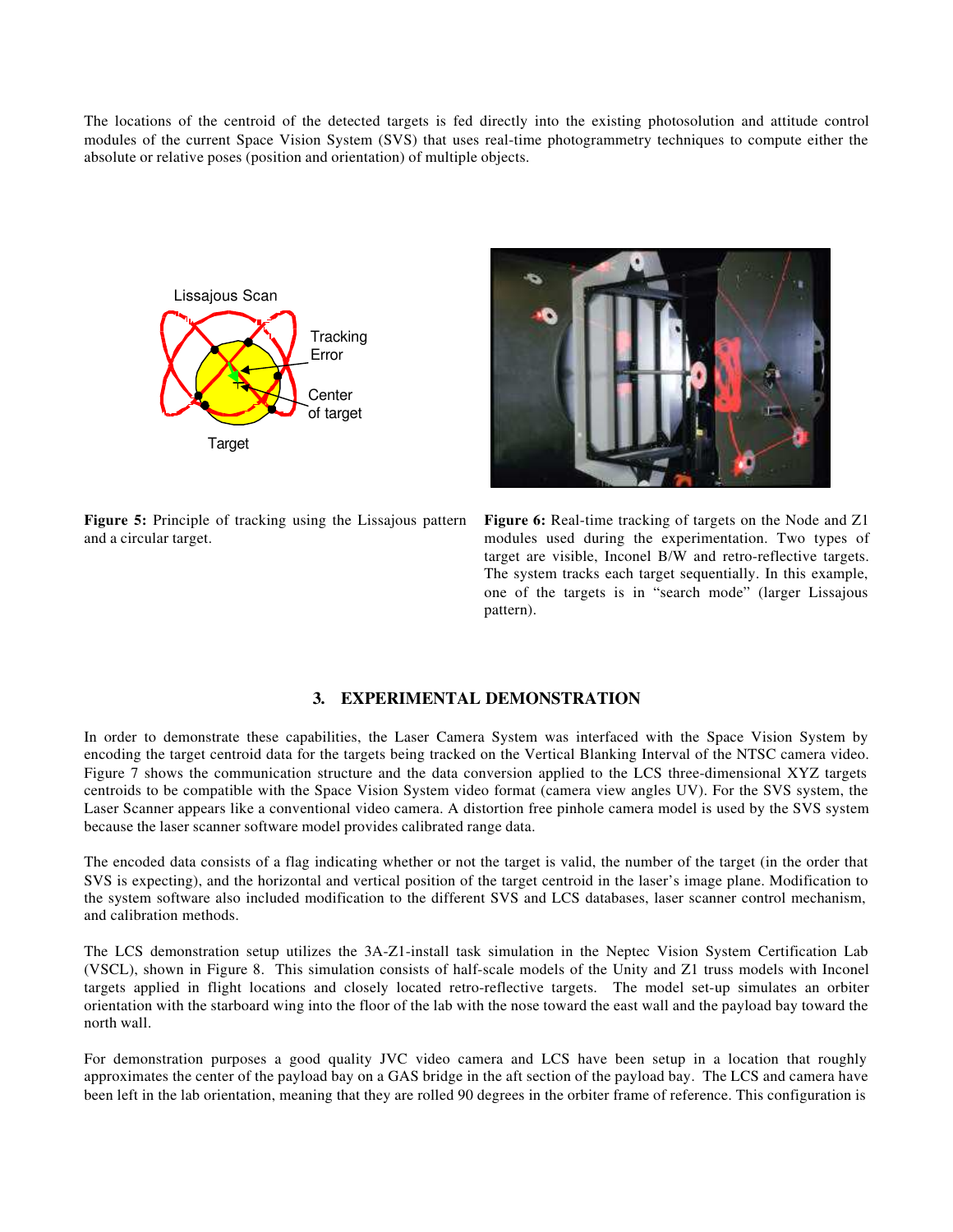sufficient to demonstrate LCS performance in a flight like task geometry; the relationship between sensor, targets and payloads is representative of on-orbit operations.

Range between the Node and Camera varies between 9 m and 11 m (30-36 ft) depending on the target, and between 5 m and 8 m (16-27 ft) for the Z1 module.

The demonstration task is performed in two steps. First the Z1 model is moved away from the Node model and the Node target array is acquired. A solution is generated by SVS and the solution is stored as a reference vector. Next, the Z1 model is moved to the pre-install position, approximately 1 m from the installed position, and attached to a motorized controller stage. At this point the Z1 targets are acquired and SVS begins generating a relative solution by comparing the measured Z1 position to the stored node solution. The Z1 is then moved to the install position using the motion controller. When the SVS solution indicates that the Z1 is at the install position its location and orientation are verified. This procedure is identical for both the camera and the LCS.



**Figure 7**: Structure and data flow of the Laser Scanner System and Space Vision System demonstration. Communication between the LCS and SVS systems is implemented using the Video Blanking Interval Encoder (VBIE) controller.



**Figure 8**: The Node and Z1 modules experimental setup (1/2 scale).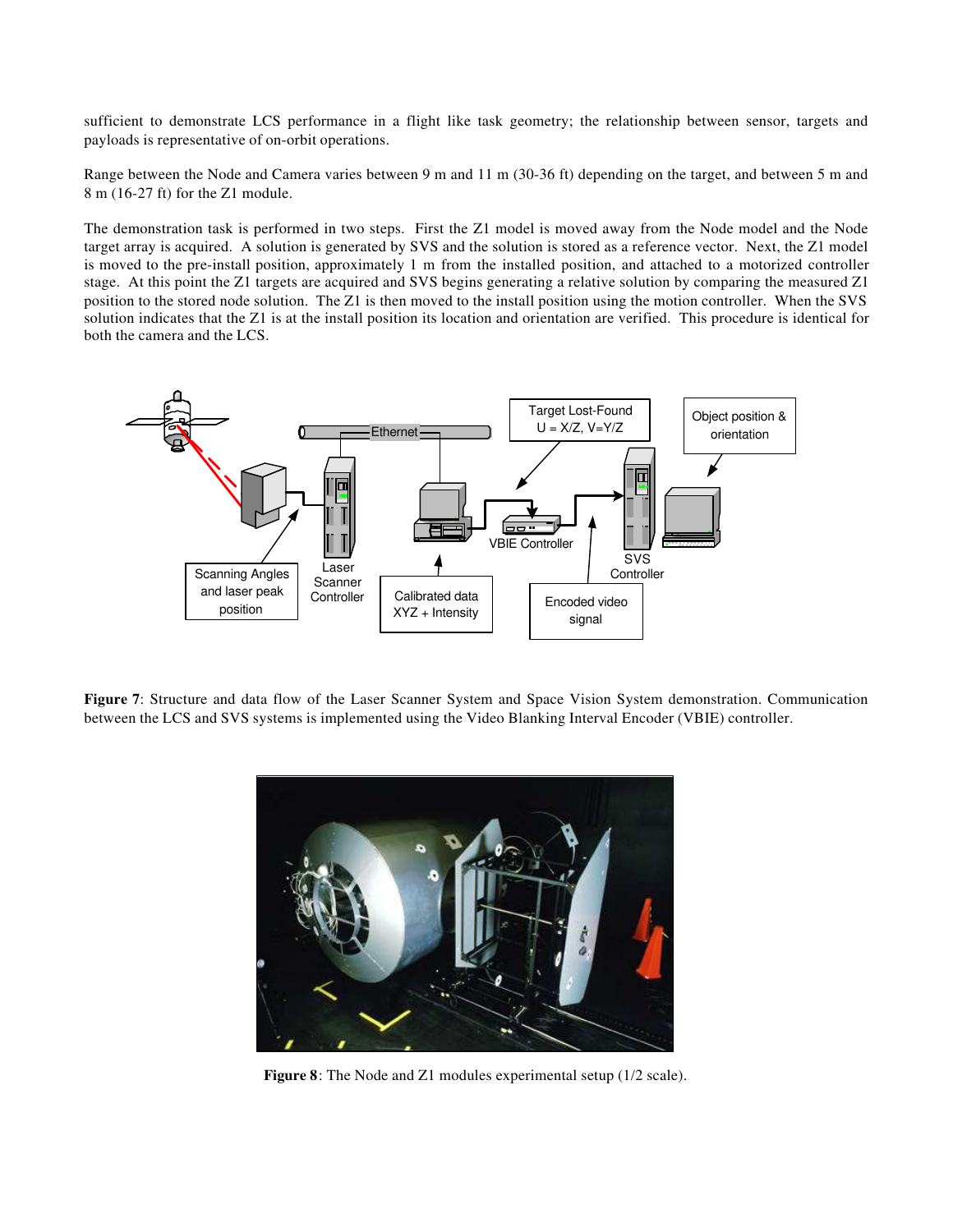### **4. EXPERIMENTAL RESULTS**

The results obtained to date deal with three main areas:

- Stability and consistency of the LCS solution.
- Comparison of the LCS solution to the camera solution.
- Lighting robustness testing.

To demonstrate the full potential of the system, it is important to place these results in context and to understand the technological limitations of this first demonstration:

- The LCS uses an old galvanometer design, based on the older G325 series of galvanometers from General Scanning, which is not as precise as technology currently available. These older galvanometers are more susceptible to thermal drift than galvanometers currently available.
- This demonstration represents the first attempt at calibration of large volume. The technique is still in development. It is expected that it can be improved significantly.

#### **Stability Tests**

The problem of the thermal instability of the galvanometers is partially mitigated by the use of the relative solution mode of SVS. Provided the changes in solution produced by temperature drift are the same for both arrays, the final solution will not be affected. Therefore, prior to performing the demonstration it is critical to show that, if there is temperature drift, it is the same for all targets across the field of view of the scanner. Drift that varies from array to array will be referred to as differential drift.

The Z1 install task does not lend itself easily to repeated measurements because the Z1 obscures the targets on the node when in the "mated" position. Thus the Z1 model must be moved back to a "pre-installation" between tests in order to acquire the node targets. Therefore the differential drift stability measurements were not performed between the node and the Z1. Instead multiple arrays were defined from the targets on the Node model and the differential drift between these solutions was assessed. The arrays were all defined to have the same target point of origin so that the LCS solution for each array should be the same.

The results indicate that while there is some variation in the solution between the arrays, the differential drift is minimal. The worst case differential drift is less than 4 mm (0.15") for the entire time period.

#### **Accuracy measurements**

The second portion of testing was designed to show that these consistent results could also be translated into good and consistent agreement between the LCS and Camera solutions for the Z1 install task.

The main factor affecting the LCS to camera comparison is the calibration of the LCS. Because the two scanning axes of the LCS have different focal points there is significant astigmatism in the LCS field of view when compared to a standard video camera. This astigmatism becomes increasingly important as the volume of the scan is increased. Well-established techniques exist to perform the calibration on small volume [10]; for large volume this technique is relatively new.

It was discovered during testing that the current calibration technique is adequate for demonstration purposes provided it is "tuned" for the specific array configuration in use. For example, Figure 9 shows a series of measurements made with the camera and LCS (with a suitably modified calibration). The results indicate that, under the correctly chosen conditions, the agreement between the camera and LCS solution is within 6 mm (0.25") and 0.25 degrees (worst case).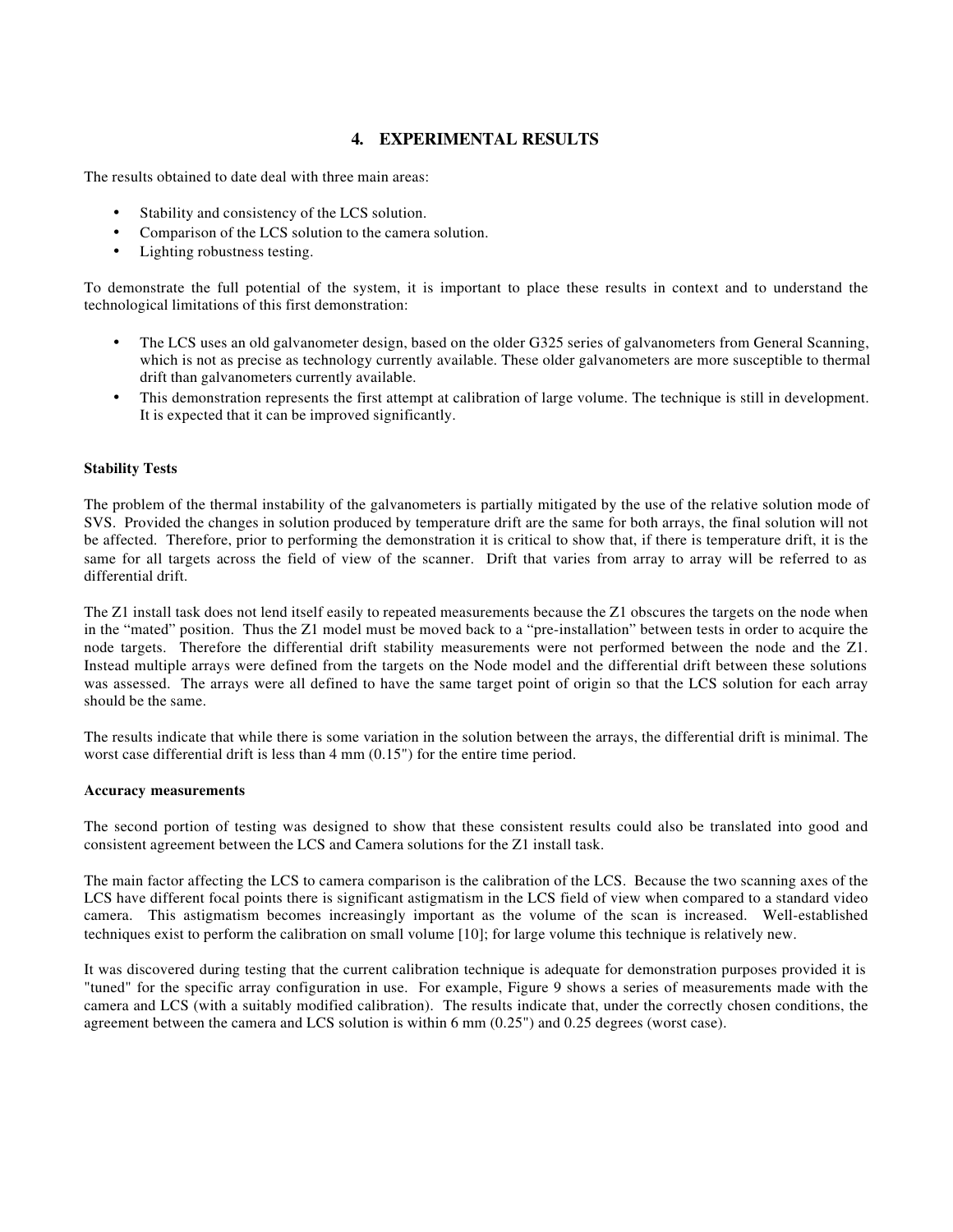

**Figure 9**: Comparison between the video camera and the LCS measurements

#### **Lighting Robustness Testing**

To demonstrate the robustness of the LCS to adverse lighting conditions, different specific lighting configurations were used. In the first configuration a light was placed so that the forward face of the Z1 model cast a sharp shadow in the vicinity of the first target in the Z1 array. By raising and lowering the light the shadow could be made to move across the face of the target such as illustrated in Figure 11. Testing showed that when using the video camera, the SVS would not continue to generate a solution when the shadow crossed the black area of the target. Once the shadow completed the transit of the target area, the solution could be resumed. When the same test was performed with the LCS there was no loss of solution. In fact, the solution did not change throughout the entire shadow transition.

The second test of lighting robustness involved shining a very directional 1000-Watt light source directly at the LCS and camera. This situation was intended to simulate the condition of the sun shining directly into the camera. The light source used is not strong enough to be considered a true simulation of the sun, it is sufficient to saturate the video camera and prevent discrimination of the SVS targets. With this light turned on, the SVS was not able to generate a solution using the video camera. Using the LCS, the SVS was able to generate a solution. There was no change in the solution when the light was turned on and off.



**Figure 10**: Demonstration of lighting robustness of the laser scanner under direct illumination. The video camera was moved in order to be able to take this picture and the light source is directed exactly toward the laser scanner.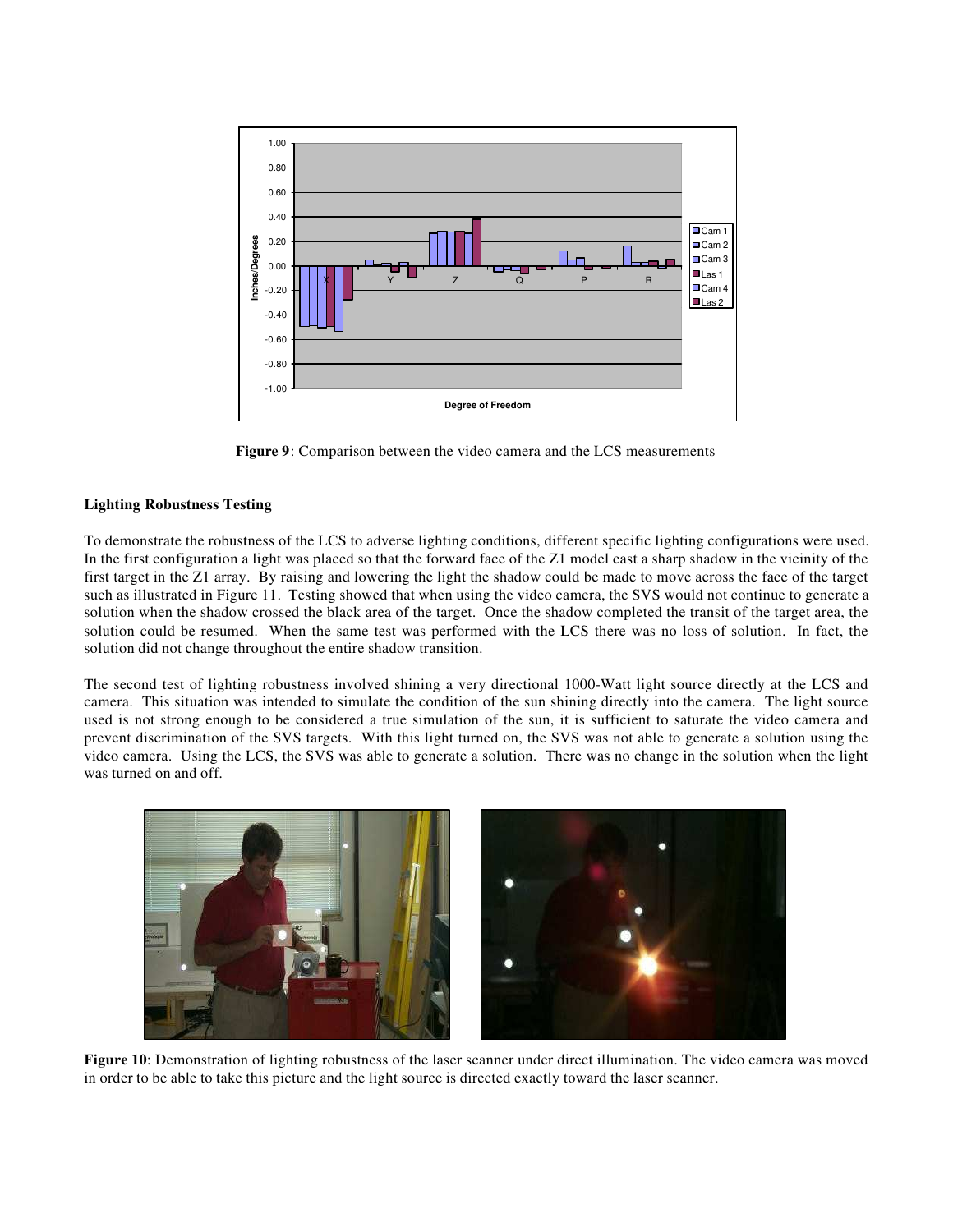The third series of measurements were done outside under clear sunny day. Different conditions of shadows and direct sun illumination were tested (e.g. early morning, using mirrors). In these later tests the pointing accuracy of individual targets were analyzed; no change in target pointing were noticeable.



**Figure 11**: Demonstration under direct sunlight illumination and analysis of worst case scenarios of on-orbits light conditions by removing the optical interference filter inside the laser scanner head.

Although these last tests are physically as close as possible of worst case scenarios we can obtain on earth, it can be argued that the conditions in orbit will be different because of the effect of atmospheric attenuation, especially at a wavelength of 1.5 µm. For the last series of tests, we removed the optical interference filter that is normally used in operation and utilized the full spectral bandwidth of the photo-detector. Knowing the equivalent attenuation of the optical filter, extrapolated conditions of light that will be encountered in orbit are then easily tested using less powerful light sources and a good error margin can be added. The effects of light interference are minimal when using retro-reflective targets. We are still investigating these effects with Inconel Black and White targets but preliminary results are extremely positives.

### **5. CONCLUSION**

The LCS and SVS have been successfully interfaced and the combined system has been integrated into the half scale simulation of the 3A-Z1-installation task. Stability and accuracy measurements have been performed. The results of this testing indicate that a repeatable and accurate demonstration can be performed with the current set up, with accuracy in the order of 2.5 mm (0.1 inch) in position and 0.2 degrees in rotation, at average distances of 8.5 m (28 feet) from the camera. And the fact that the system does not use the latest in term of available technology demonstrates that even better performances can be obtained.

Lighting robustness testing has also been performed which shows that the LCS is immune to at least two classes of lighting conditions that prevent the current video camera system from operating correctly. Separate tests with direct sunlight illumination were successfully performed using retro-reflective targets.

The demonstration project has revealed that there are a number of areas that must be investigated more thoroughly for a flight test unit of the LCS to be built. These areas include investigation of flight target solutions. The demonstration task uses targets fabricated from commercial retro-reflective tape. These targets are not a flight quality solution. There is also a compelling argument for attempting to use the LCS with the existing inconel targets. We have done some initial feasibility work in this area but a more complete investigation is needed to determine if the existing inconel B/W targets are an operationally viable option.